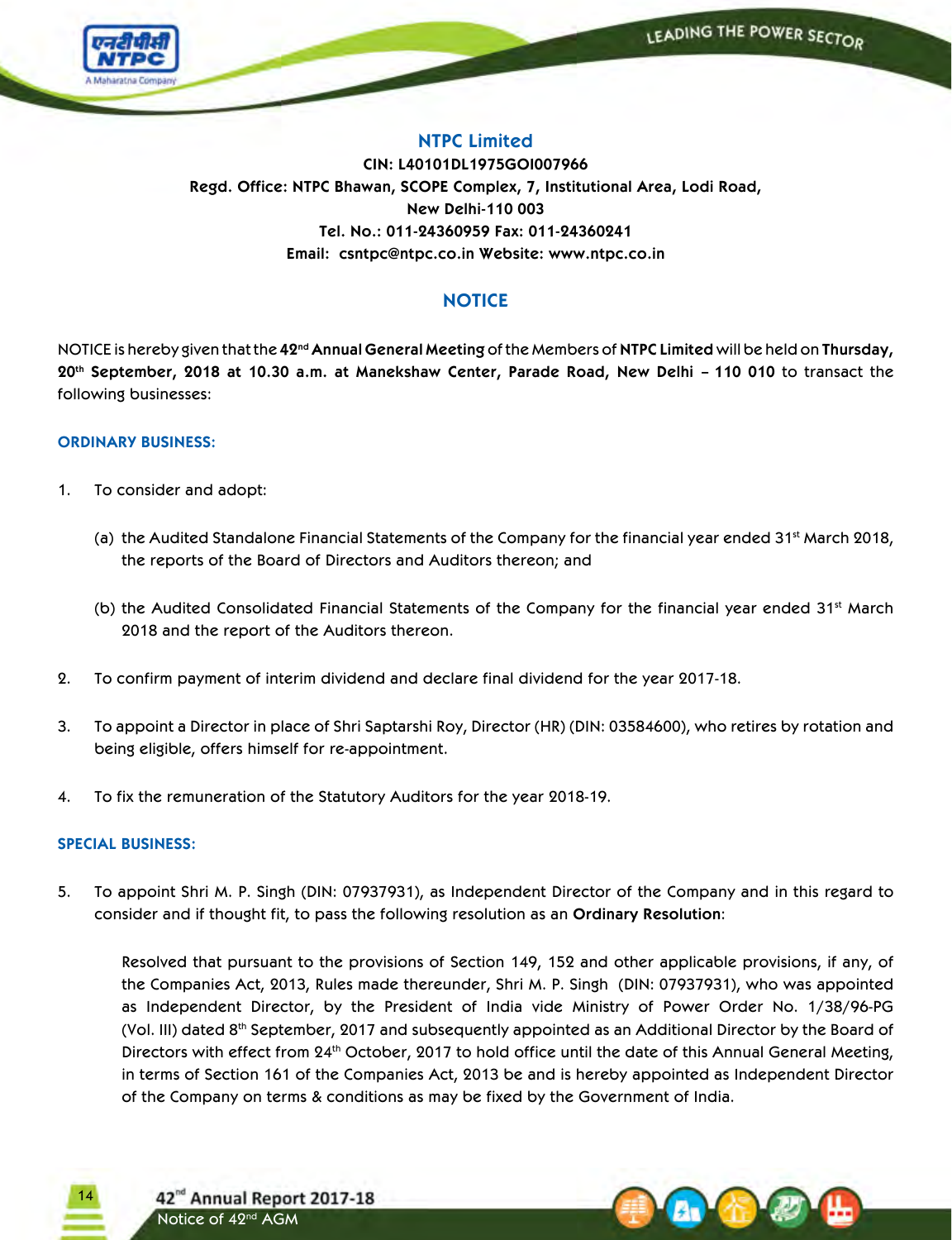

6. To appoint Shri Pradeep Kumar Deb (DIN: 03424714), as Independent Director of the Company and in this regard to consider and if thought fit, to pass the following resolution as an **Ordinary Resolution**:

 Resolved that pursuant to the provisions of Section 149, 152 and other applicable provisions, if any, of the Companies Act, 2013, Rules made thereunder, Shri Pradeep Kumar Deb (DIN: 03424714), who was appointed as Independent Director, by the President of India vide Ministry of Power Order No. 1/38/96- PG (Vol. III) dated 8<sup>th</sup> September, 2017 and subsequently appointed as an Additional Director by the Board of Directors with effect from 24<sup>th</sup> October, 2017 to hold office until the date of this Annual General Meeting, in terms of Section 161 of the Companies Act, 2013 be and is hereby appointed as Independent Director of the Company on terms & conditions as may be fixed by the Government of India.

7. To appoint Shri Shashi Shekhar (DIN: 01747358), as Independent Director of the Company and in this regard to consider and if thought fit, to pass the following resolution as an **Ordinary Resolution**:

 Resolved that pursuant to the provisions of Section 149, 152 and other applicable provisions, if any, of the Companies Act, 2013, Rules made thereunder, Shri Shashi Shekhar (DIN: 01747358), who was appointed as Independent Director, by the President of India vide Ministry of Power Order No. 1/38/96-PG (Vol. III) dated 8th September, 2017 and subsequently appointed as an Additional Director by the Board of Directors with effect from 24<sup>th</sup> October, 2017 to hold office until the date of this Annual General Meeting, in terms of Section 161 of the Companies Act, 2013 be and is hereby appointed as Independent Director of the Company on terms & conditions as may be fixed by the Government of India.

8. To appoint Shri Subhash Joshi (DIN: 07946219), as Independent Director of the Company and in this regard to consider and if thought fit, to pass the following resolution as an **Ordinary Resolution:**

 Resolved that pursuant to the provisions of Section 149, 152 and other applicable provisions, if any, of the Companies Act, 2013, Rules made thereunder, Shri Subhash Joshi (DIN: 07946219), who was appointed as Independent Director, by the President of India vide Ministry of Power Order No. 1/38/96-PG (Vol. III) dated 8th September, 2017 and subsequently appointed as an Additional Director by the Board of Directors with effect from 24<sup>th</sup> October, 2017 to hold office until the date of this Annual General Meeting, in terms of Section 161 of the Companies Act, 2013 be and is hereby appointed as Independent Director of the Company on terms & conditions as may be fixed by the Government of India.

9. To appoint Shri Vinod Kumar (DIN: 00955992), as Independent Director of the Company and in this regard to consider and if thought fit, to pass the following resolution as an **Ordinary Resolution**:

 Resolved that pursuant to the provisions of Section 149, 152 and other applicable provisions, if any, of the Companies Act, 2013, Rules made thereunder, Shri Vinod Kumar (DIN:00955992), who was appointed as Independent Director, by the President of India vide Ministry of Power Order No. 1/38/96-PG (Vol. III) dated 8th September, 2017 and subsequently appointed as an Additional Director by the Board of Directors with effect from 24<sup>th</sup> October, 2017 to hold office until the date of this Annual General Meeting, in terms of Section 161 of the Companies Act, 2013 be and is hereby appointed as Independent Director of the Company on terms & conditions as may be fixed by the Government of India.

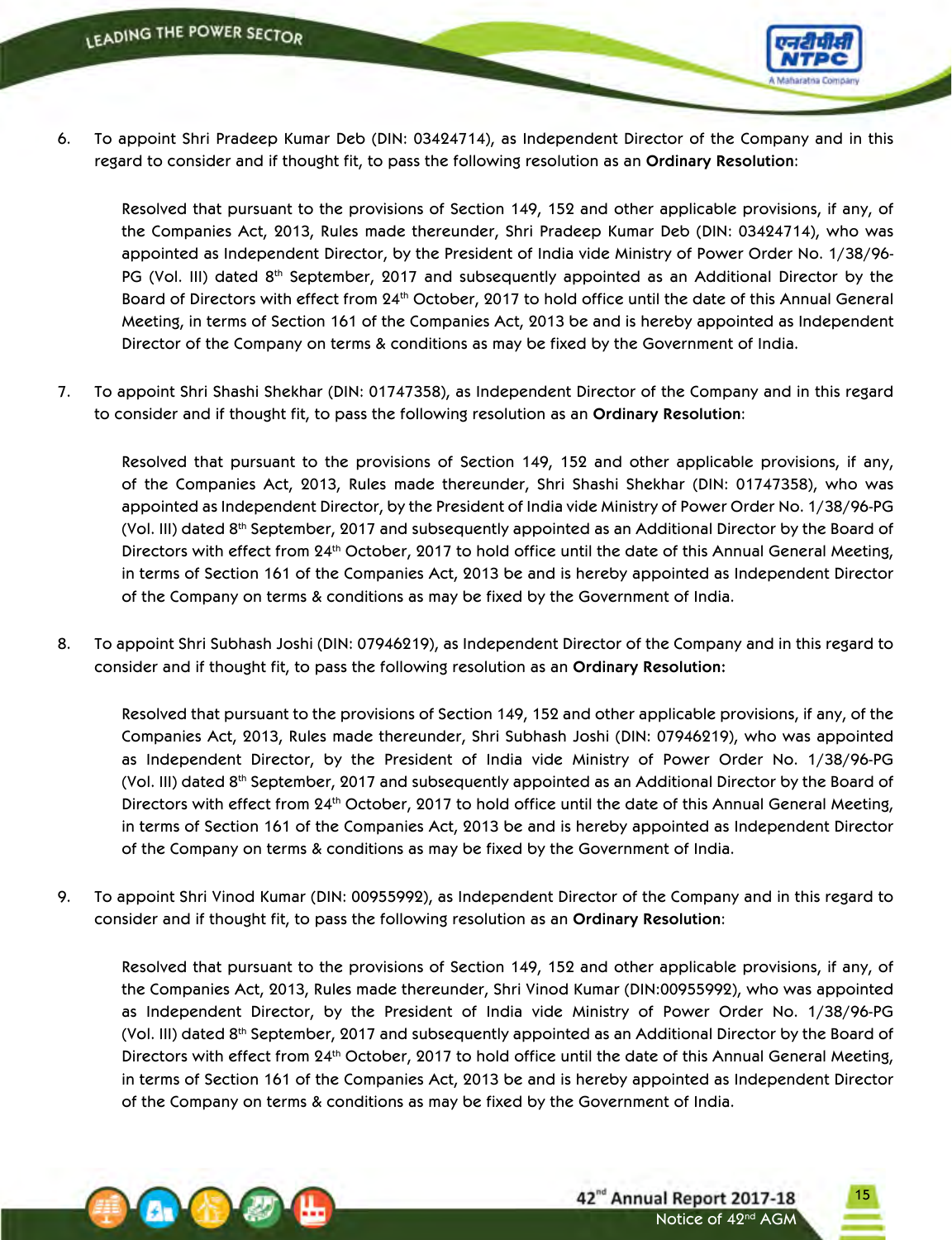

10. To appoint Shri Susanta Kumar Roy (DIN: 07940997), as Director (Projects) of the Company and in this regard to consider and if thought fit, to pass the following resolution as an **Ordinary Resolution**:

 Resolved that pursuant to the provisions of Section 149, 152 and other applicable provisions, if any, of the Companies Act, 2013, Rules made thereunder, Shri Susanta Kumar Roy (DIN: 07940997), who was appointed as Director (Projects), by the President of India vide Ministry of Power Order No. 8/7/2016- Th-I dated 18th January, 2018 and subsequently appointed as an Additional Director and designated as Director (Projects) by the Board of Directors with effect from 19th January, 2018 to hold office until the date of this Annual General Meeting, in terms of Section 161 of the Companies Act, 2013 be and is hereby appointed as Director (Projects) of the Company on terms & conditions as may be fixed by the Government of India and he shall be liable to retire by rotation.

11. To appoint Shri Prasant Kumar Mohapatra (DIN: 07800722), as Director (Technical) of the Company and in this regard to consider and if thought fit, to pass the following resolution as an **Ordinary Resolution**:

 Resolved that pursuant to the provisions of Section 149, 152 and other applicable provisions, if any, of the Companies Act, 2013, Rules made thereunder, Shri Prasant Kumar Mohapatra (DIN: 07800722), who was appointed as Director (Technical), by the President of India vide Ministry of Power Order No. 8/4/2016-Th-I dated 30<sup>th</sup> January, 2018 and subsequently appointed as an Additional Director and designated as Director (Technical) by the Board of Directors with effect from 31st January, 2018 to hold office until the date of this Annual General Meeting, in terms of Section 161 of the Companies Act, 2013 be and is hereby appointed as Director (Technical) of the Company on terms & conditions as may be fixed by the Government of India and he shall be liable to retire by rotation.

12. To appoint Shri Prakash Tiwari (DIN: 08003157), as Director (Operations) of the Company and in this regard to consider and if thought fit, to pass the following resolution as an **Ordinary Resolution**:

 Resolved that pursuant to the provisions of Section 149, 152 and other applicable provisions, if any, of the Companies Act, 2013, Rules made thereunder, Shri Prakash Tiwari (DIN: 08003157), who was appointed as Director (Operations), by the President of India vide Ministry of Power Order No. 8/5/2017-Th-I dated 30<sup>th</sup> January, 2018 and subsequently appointed as an Additional Director and designated as Director (Operations) by the Board of Directors with effect from 31<sup>st</sup> January, 2018 to hold office until the date of this Annual General Meeting, in terms of Section 161 of the Companies Act, 2013 be and is hereby appointed as Director (Operations) of the Company on terms & conditions as may be fixed by the Government of India and he shall be liable to retire by rotation.

13. To appoint Shri Vivek Kumar Dewangan (DIN: 01377212), as Government Nominee Director on the Board of the Company and in this regard to consider and if thought fit, to pass the following resolution as an **Ordinary Resolution**:

 Resolved that pursuant to the provisions of Section 149, 152 and other applicable provisions, if any, of the Companies Act, 2013, Rules made thereunder, Shri Vivek Kumar Dewangan (DIN: 01377212), who was appointed as Government Nominee Director, by the President of India vide Ministry of Power Order No. 20/8/2016-Coord (Pt-V) dated 19th April, 2017 and Order No. 20/8/2016-Coord. (Vol-V) dated 24th April, 2018 and subsequently appointed as Government Nominee Director by the Board of Directors



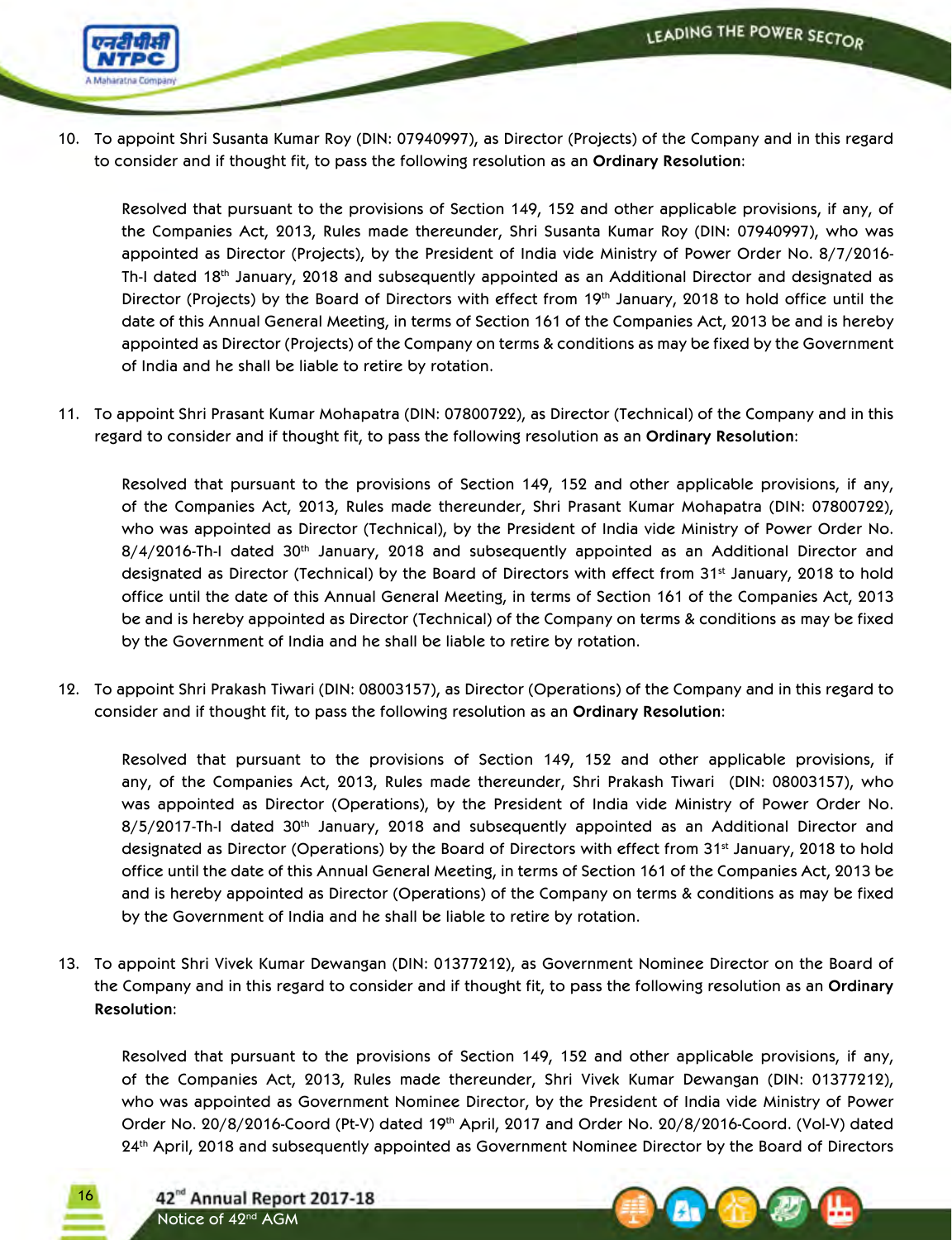

with effect from 28th April, 2018 to hold office until the date of this Annual General Meeting, in terms of Section 161 of the Companies Act, 2013 be and is hereby appointed as Government Nominee Director of the Company on terms & conditions as may be fixed by the Government of India and he shall not be liable to retire by rotation.

14. To appoint Dr. Bhim Singh (DIN: 08189580), as Independent Director of the Company and in this regard to consider and if thought fit, to pass the following resolution as an **Ordinary Resolution**:

 Resolved that pursuant to the provisions of Section 149, 152 and other applicable provisions, if any, of the Companies Act, 2013, Rules made thereunder, Dr. Bhim Singh (DIN: 08189580), who was appointed as Independent Director, by the President of India vide Ministry of Power Order No. 20/6/2017-Coord. dated 17<sup>th</sup> July 2018 and subsequently appointed as an Additional Director by the Board of Directors effective from the date 30<sup>th</sup> July 2018 and to hold office until the date of this Annual General Meeting, in terms of Section 161 of the Companies Act, 2013 be and is hereby appointed as Independent Director of the Company on terms & conditions as may be fixed by the Government of India.

15. To appoint Dr. K.P.Kylasanatha Pillay (DIN: 08189583), as Independent Director of the Company and in this regard to consider and if thought fit, to pass the following resolution as an **Ordinary Resolution**:

 Resolved that pursuant to the provisions of Section 149, 152 and other applicable provisions, if any, of the Companies Act, 2013, Rules made thereunder, Dr. K.P.Kylasanatha Pillay (DIN: 08189583), who was appointed as Independent Director, by the President of India vide Ministry of Power Order No. 20/6/2017-Coord. dated 17<sup>th</sup> July, 2018 and subsequently appointed as an Additional Director by the Board of Directors effective from the date 30<sup>th</sup> July 2018 and to hold office until the date of this Annual General Meeting, in terms of Section 161 of the Companies Act, 2013 be and is hereby appointed as Independent Director of the Company on terms & conditions as may be fixed by the Government of India.

16. To appoint Ms. Archana Agrawal (DIN: 02105906) Government Nominee Director on the Board of the Company and in this regard to consider and if thought fit, to pass the following resolution as an **Ordinary Resolution**:

 Resolved that pursuant to the provisions of Section 149, 152 and other applicable provisions, if any, of the Companies Act, 2013, Rules made thereunder, Ms. Archana Agrawal (DIN: 02105906), who was appointed as Government Nominee Director, by the President of India vide Ministry of Power Order No. 20/08/2016-Coord (Pt-V) dated 30th July 2018, and subsequently appointed as an Additional Director by the Board with effect from  $7<sup>th</sup>$  August, 2018 to hold office until the date of this Annual General Meeting, in terms of Section 161 of the Companies Act, 2013 be and is hereby appointed as Government Nominee Director of the Company on terms & conditions as may be fixed by the Government of India and she shall not be liable to retire by rotation.

17. To ratify the remuneration of the Cost Auditors for the financial year 2018-19 and in this regard to consider and if thought fit, to pass the following resolution as an **Ordinary Resolution**:

 Resolved that pursuant to the provisions of Section 148 and all other applicable provisions of the Companies Act, 2013 and the Companies (Audit and Auditors) Rules, 2014 [including any statutory modification(s)], the Company hereby ratifies the remuneration of  $\bar{\tau}$  31,68,750/- (Rupees thirty one lacs sixty eight thousand





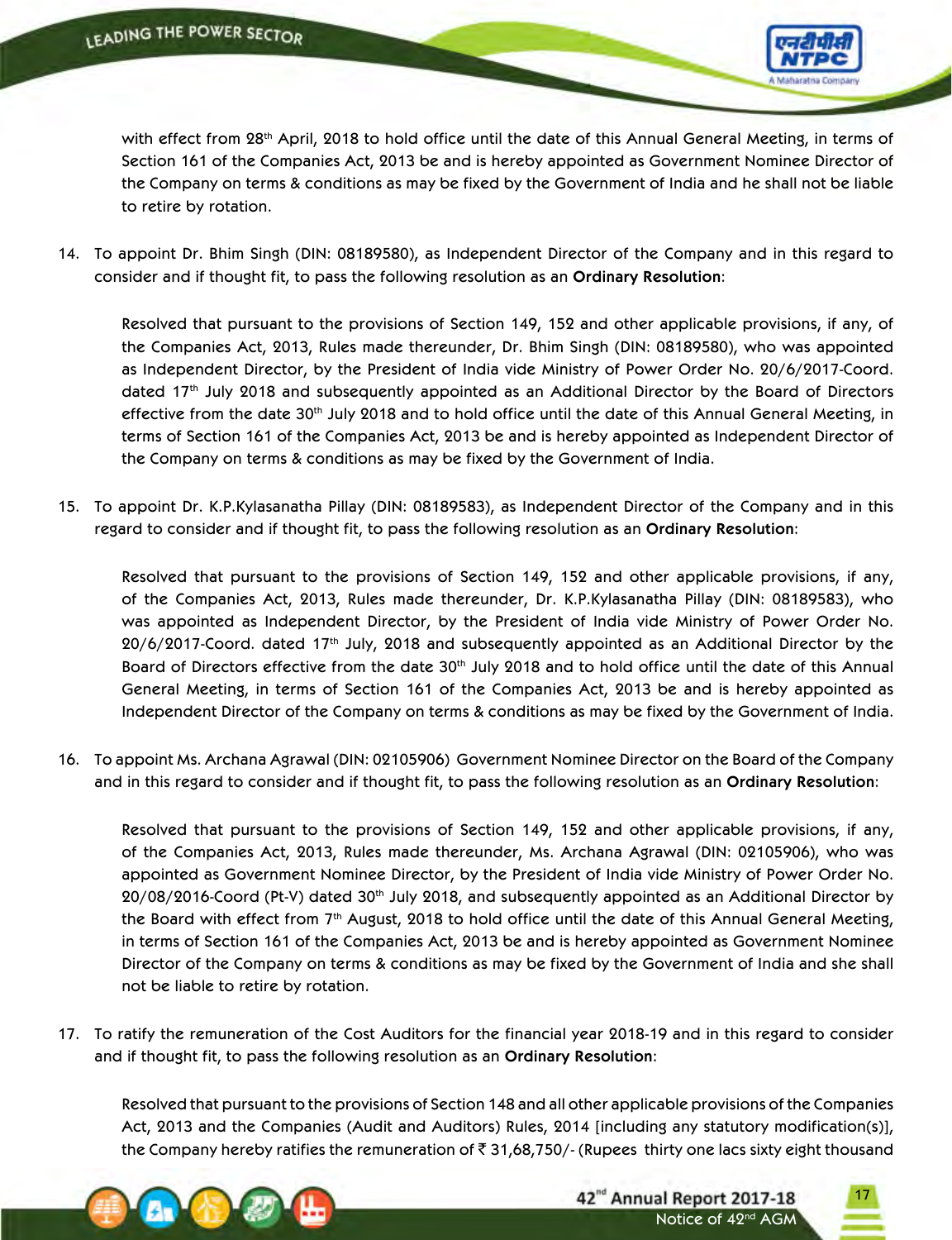

seven hundred and fifty only) as approved by the Board of Directors payable to Cost Auditors appointed by the Board of Directors of the Company to conduct the audit of the cost records of the Company for the financial year 2018-19 as per detail set out in the Statement annexed to the Notice convening this Meeting.

 Further resolved that the Board of Directors of the Company be and is hereby authorized to do all acts, deeds, matters and things as may be considered necessary, desirable or expedient for giving effect to this resolution.

18. To raise funds up to  $\bar{\tau}$  12,000 Crore through issue of Bonds/Debentures on Private Placement basis and in this regard to consider and if thought fit, to pass following resolution as a **Special Resolution**:

 Resolved that pursuant to Section 42 and other applicable provisions of the Companies Act, 2013 read with Rule 14(1) of the Companies (Prospectus and Allotment of Securities) Rules, 2014 and any other applicable statutory provisions (including any statutory modification or re-enactments thereof) the Board of Directors of the Company (the "Board") be and are hereby authorized to make offer(s) or invitation(s) to subscribe to the secured/ unsecured, redeemable, taxable/tax-free, cumulative/non-cumulative , nonconvertible debentures ("Bonds") upto  $\bar{\tau}$  12,000 Crore in one or more tranches/ series not exceeding 30 (thirty),through private placement, in domestic market for capex, working capital and general corporate purpose , during the period commencing from the date of passing of Special Resolution till completion of one year thereof or the date of next Annual General Meeting in the financial year 2019-20 whichever is earlier in conformity with rules, regulations, notifications and enactments as may be applicable from time to time, subject to the total borrowings of the Company approved by the shareholders under Section 180 (1) (c) of Companies Act, 2013.

 Further resolved that the Board be and is hereby authorized to do or delegate from time to time, all such acts, deeds and things as may be deemed necessary to give effect to private placement of such Bonds including but not limited to determining the face value, issue price, issue size, tenor, timing, amount, security, coupon/interest rate, yield, listing, allotment and other terms and conditions of issue of Bonds as it may, in its absolute discretion, consider necessary.

By order of the Board of Directors

Nander Sanker

 (Nandini Sarkar) Company Secretary

Place: New Delhi Date: 8<sup>th</sup> August, 2018



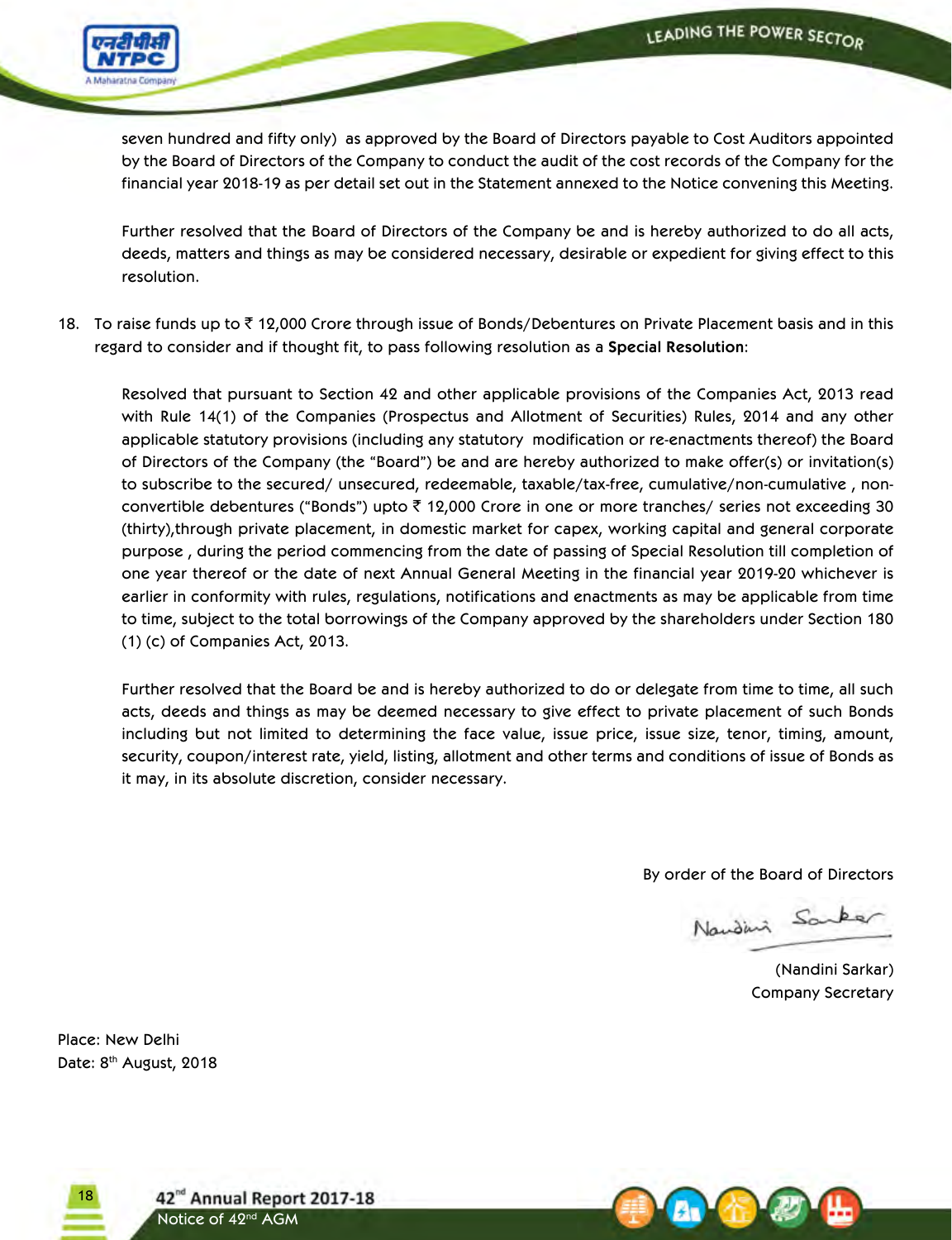

**Notes: -**

- 1. The relevant explanatory statement pursuant to Section 102 of the Companies Act, 2013, in respect of Special Businesses, as set out above is annexed hereto.
- 2. A member entitled to attend and vote at the meeting is entitled to appoint a proxy to attend and vote instead of himself/ herself and the proxy need not be a member of the company. In order to be effective, the proxy form duly completed should be deposited at the registered office of the company not less than forty-eight hours before the scheduled time **of the annual general meeting. Blank proxy form is enclosed.**

Pursuant to the provisions of Section 105 of the Companies Act, 2013, a person can act as a proxy on behalf of members not exceeding fifty and holding in the aggregate not more than ten percent of the total share capital of the company carrying voting rights. A member holding more than ten percent of the total share capital of the company carrying voting rights may appoint a single person as proxy and such person shall not act as a proxy for any other person or shareholder. Proxies submitted on behalf of limited companies, societies, etc. must be supported by an appropriate resolution / **authority, as applicable.**

- 3. Every member entitled to vote at a meeting of the company or on any resolution to be moved thereat, shall be entitled during the period beginning twenty-four hours before the time fixed for the commencement of the meeting and ending with the conclusion of the meeting, to inspect the proxies lodged, at any time during the business hours of the company, provided not less than three days' notice in writing of the intention to inspect is given to the company.
- 4. Corporate Members intending to send their authorized representatives to attend the Meeting are requested to send a certified copy of the Board Resolution authorizing their representative to attend and vote on their behalf at the Meeting.
- 5. Brief resume of the Directors seeking appointment or re-appointment at Annual General Meeting (AGM), as required under Regulation 36 of SEBI (Listing Obligations & Disclosure Requirements) Regulations 2015, is annexed hereto and forms part of the Notice.
- 6. Members are requested to:
	- i. note that copies of Annual Report will not be distributed at the Annual General Meeting.
	- ii. bring their copies of Annual Report, Notice and Attendance Slip duly completed and signed at the meeting.
	- iii. note that the attendance slip/ proxy form should be signed as per the specimen signature registered with the Alankit Assignments Limited, Registrar & Transfer Agent (RTA)/ Depository Participant (DP).
	- iv. deliver duly completed and signed Attendance Slip at the entrance of the meeting venue, as entry to the Hall will be strictly on the basis of the entry slip available at the counters at the venue to be exchanged with the attendance slip.
	- v. note that in case of joint holders attending the meeting, only such joint holder who is higher in the order of names will be entitled to vote.
	- vi. quote their Folio / Client ID & DP ID Nos. in all correspondence.
	- vii. note that due to strict security reasons mobile phones, briefcases, eatables and other belongings will not be allowed inside the Auditorium.
	- viii. note that no gifts/coupons will be distributed at the Annual General Meeting.
- 7. The Board of Directors, in its meeting held on January 31, 2018, had declared an interim dividend @ 27.30 % ( $\bar{\tau}$  2.73 per share) on the paid-up equity share capital of the company which was paid on February 15, 2018. Members who have not encashed or not received their dividend warrants may approach RTA of the Company for revalidating the warrants or for obtaining duplicate warrants. The Board of Directors, in its Meeting held on May 28, 2018, has recommended a final dividend @ 23.90% ( $\bar{\tau}$  2.39 per share) on the paid-up equity share capital of the company.
- 8. The Register of Members and Share Transfer Books of the Company will remain closed from September 8, 2018 to September 20, 2018 (both days inclusive). The final dividend on equity shares, as recommended by the Board of Directors, subject to the provisions of Section 91 of the Companies Act, 2013, if declared at the Annual General Meeting, will be paid on

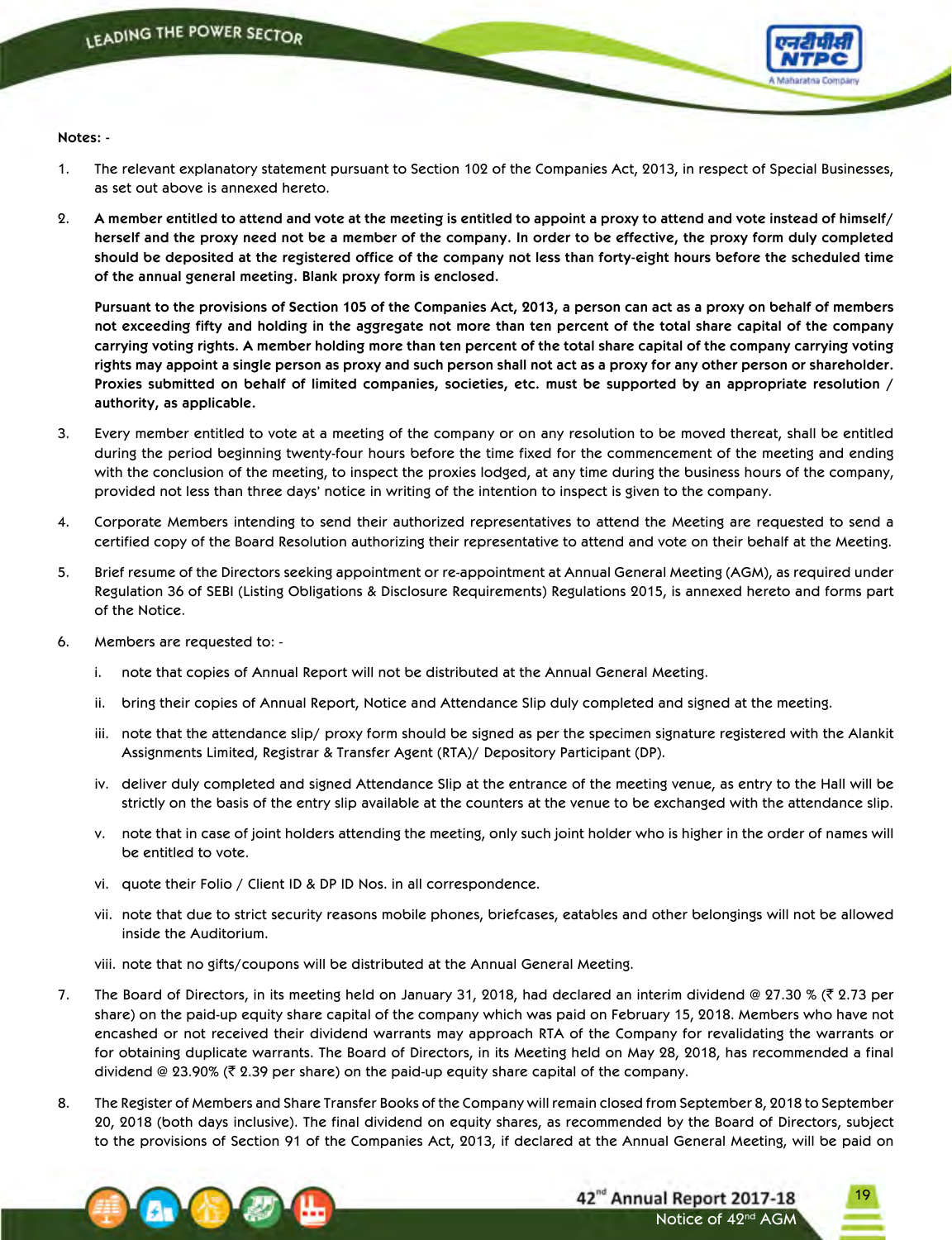

October 1, 2018 to the Members whose names appear on the Company's Register of Members on September 20, 2018 in respect of physical shares. In respect of dematerialized shares, the dividend will be payable to the "beneficial owners" of the shares whose names appear in the Statement of Beneficial Ownership furnished by National Securities Depository Limited and Central Depository Services (India) Limited as at the close of business hours on September 7, 2018.

- 9. Pursuant to the provisions of the Companies Act, 2013, the Company has transferred the unpaid or unclaimed final dividend for the financial year 2009-10 and interim dividend for the financial year 2010-11, on or before due dates, to the Investor Education and Protection Fund (IEPF) established by the Central Government. Pursuant to the provisions of IEPF Rules, the Company has uploaded the details of unpaid and unclaimed amounts lying with the Company as on September 20, 2017 (date of last Annual General Meeting) on the website of the Company (www.ntpc.co.in) and also on the website of the Ministry of Corporate Affairs (http://www.iepf.gov.in).
- 10. Attention of the members is drawn to the provisions of Section 124(6) of the Act which require a company to transfer in the name of IEPF Authority all shares in respect of which dividend has not been paid or claimed for 7 (seven) consecutive years or more. In accordance with the aforesaid provision of the Act read with the Investor Education and Protection Fund Authority (Accounting, Audit, Transfer and Refund) Rules, 2016. Members are advised to visit the web-link: http://www. ntpc.co.in/en/Investors/miscellaneous-download to check details of shares transferred to IEPF authority. The procedure for claiming shares from IEPF account is also available on the website.
- 11. Unclaimed final dividend for the financial year 2010-11 and Interim dividend for the financial year 2011-12 will be due for transfer to the Investor Education and Protection Fund of the Central Government on or before 20th November, 2018 and 28th March, 2019 respectively pursuant to the provisions of Section 124 of the Companies Act, 2013. Accordingly, corresponding shares on which dividend has not been paid or claimed for seven consecutive years shall also be liable to be transferred to the account of IEPF.
- 12. Members, who have not registered their NECS Mandate, are requested to send their NECS Mandate Form to the Registrar / Investor Service Department of the Company or to their DP, as the case may be. For any change in bank particulars due to banker having migrated their operations to core banking solutions, Members are requested to register a fresh NECS Mandate with the revised bank particulars.
- 13. Members holding shares in multiple folios in physical mode are requested to apply for consolidation to the Company or its Registrar & Transfer Agent (RTA) along with relevant Share Certificates.
- 14. The Securities and Exchange Board of India (SEBI) has mandated the submission of Permanent Account Number (PAN) by every participant in securities market. Members holding shares in electronic form are, therefore requested to submit PAN to their DP with whom they are maintaining their Demat accounts. It has also made mandatory for the transferee(s) to furnish a copy of PAN card to the Company/RTAs for registration of transfers and for securities market transactions and off-market/ private transactions involving transfer of shares of listed companies in physical form. Accordingly, members holding shares in physical mode should attach a copy of their PAN Card for every transfer request sent to the Company / RTA.
- 15. SEBI, vide notification dated 8<sup>th</sup> June, 2018 has mandated that after 4<sup>th</sup> December, 2018, except in case of transposition and transmission of shares, requests for effecting transfer of securities shall not be processed unless the securities are held in the dematerialized form with a depository. Accordingly, shareholders holding shares in physical form are advised **to dematerialize their shares.**
- 16. Members, holding shares in physical form, may avail the facility of nomination in terms of Section 72 of the Companies Act, 2013 by nominating in the Form-SH 13 as prescribed in the Companies (Share Capital & Debentures) Rule, 2014, any person to whom their shares in the Company shall vest on occurrence of event stated in the Form. Persons holding shares in physical form may send Form-SH 13 in duplicate to RTA of the Company. In case of shares held in dematerialized form, the nomination has to be lodged with the respective DP.
- 17. Members are requested to notify immediately any change of address:
	- i. to their DP in respect of shares held in dematerialized form, and
	- ii. to the Company at its Registered Office or to its RTA in respect of their physical shares, if any, quoting their folio number.

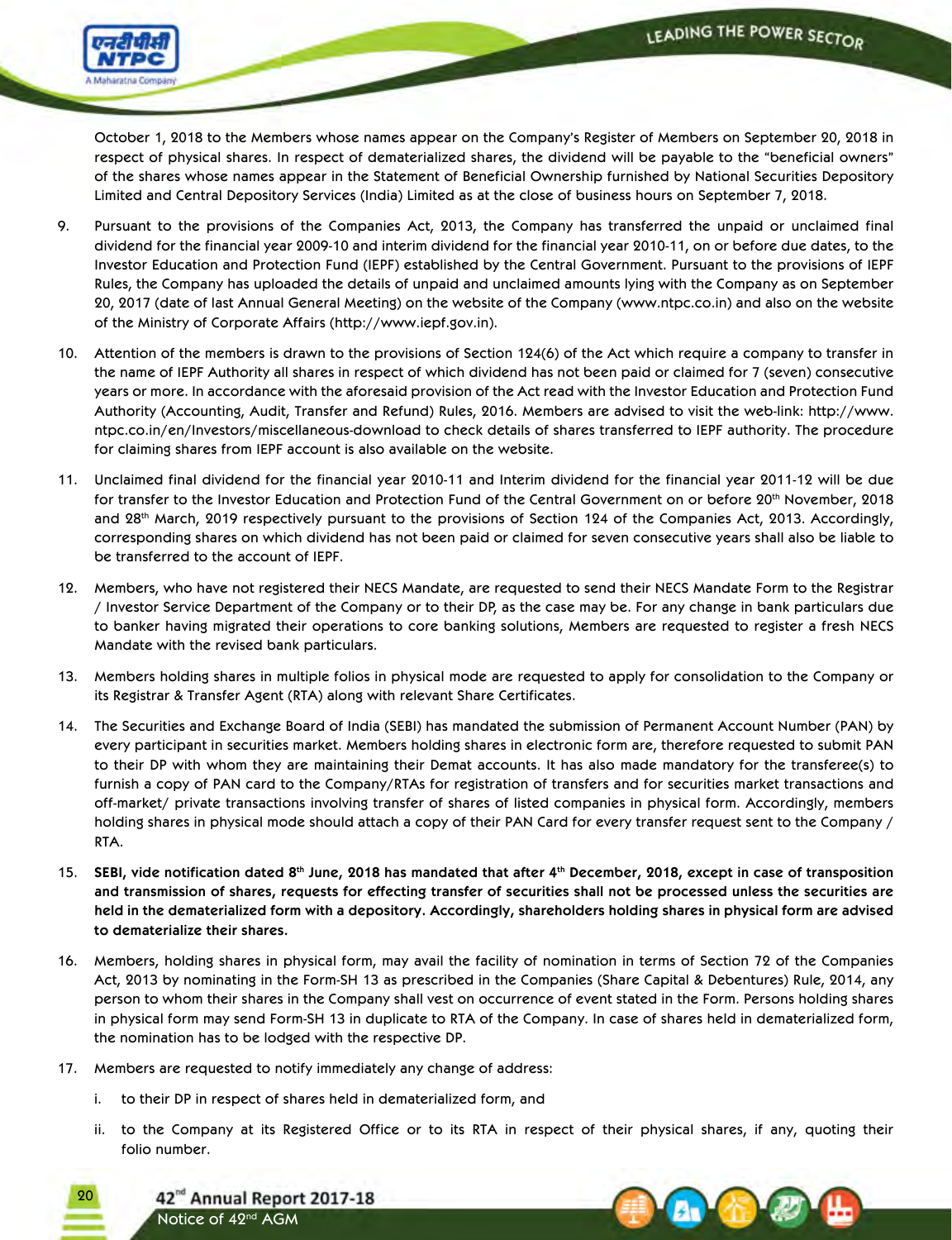

- 18. Members desirous of getting any information on any items of business proposed to be transacted at this Meeting are requested to address their queries to Company Secretary of the Company at the registered office of the company at least ten days prior to the date of the meeting, so that the information required can be made readily available at the meeting.
- 19. Annual listing fee for the year 2018-19 has been paid to all Stock Exchanges wherein shares of the Company are listed. Also, the Annual Custodian Fee for the year 2018-19 was paid to both Depositories i.e. Central Depository Services (India) Limited and National Securities Depository Limited.
- 20. Pursuant to Section 139 of the Companies Act, 2013, the Auditors of a Government Company are to be appointed or reappointed by the Comptroller and Auditor General of India (C&AG) and in pursuant to Section 142 of the Companies Act, 2013, their remuneration is to be fixed by the Company in the Annual General Meeting or in such manner as the Company in general meeting may determine. The Members of the Company, in 41<sup>st</sup> Annual General Meeting held on September 20, 2017, had authorized the Board of Directors to fix the remuneration of Statutory Auditors for the financial year 2017-18. Accordingly, the Board of Directors has fixed audit fee of  $\bar{c}$  1,63,45,000/- (Rupees One Crore Sixty Three Lakh Forty-Five Thousand only) for the Statutory Auditors for the financial year 2017-18 in addition to applicable GST and reimbursement of actual traveling and out-of-pocket expenses for visits to accounting units. The Statutory Auditors of the Company for the year 2018-19 have been appointed by the C&AG. Accordingly, the Members may authorize the Board to fix an appropriate remuneration of Statutory Auditors as may be deemed fit by the Board for the year 2018-19.
- 21. None of the Directors of the Company is in any way related with each other.
- 22. All documents referred to in the accompanying notice are open for inspection at the registered office of the Company on all working days (barring Saturday and Sunday) between 11.00 a.m. to 1.00 p.m. prior to the Annual General Meeting.
- 23. To support the 'Green Initiative', Members who have not registered their e‑mail addresses are requested to register the same with Depositories/ RTA. **Members who have not registered their e-mail addresses so far or who want to update** their e-mail address, are requested to approach their respective DP (for electronic holding) or with RTA/ Company (for physical holding), for receiving all communication including Annual Report, Notices, Circulars, NECS intimation etc. for **the Company electronically.**
- 24. The Notice of the AGM along with the Annual Report 2017-18 is being sent by electronic mode to those Members whose e-mail addresses are registered with the Company/Depositories, unless any Member has requested for a physical copy of the same. For Members who have not registered their e-mail addresses, physical copies are being sent by the permitted mode.
- 25. In compliance with provisions of Regulation 44 of the SEBI (Listing Obligations & Disclosure Requirements) Regulations 2015 as well as Section 108 of the Companies Act, 2013 read with the Companies (Management and Administration) Rules, 2014, the Company is offering remote E- voting facility to all the Shareholders of the Company in respect of items to be transacted at this Annual General Meeting. User ID and Password including instructions for e-voting are given overleaf of Proxy form. All members are requested to read those instructions carefully before casting their e-vote. Once the vote on a resolution is cast by a Member, the Member shall not be allowed to change it subsequently. Further, the Members who have cast their vote electronically shall not be allowed to vote again at the Meeting. Members who have not voted electronically can cast their vote at the meeting.

\*\*\*

- 26. Members and Proxy holders may please carry photo-ID card for identification/verification purposes.
- 27. Route Map for venue of the meeting is enclosed.

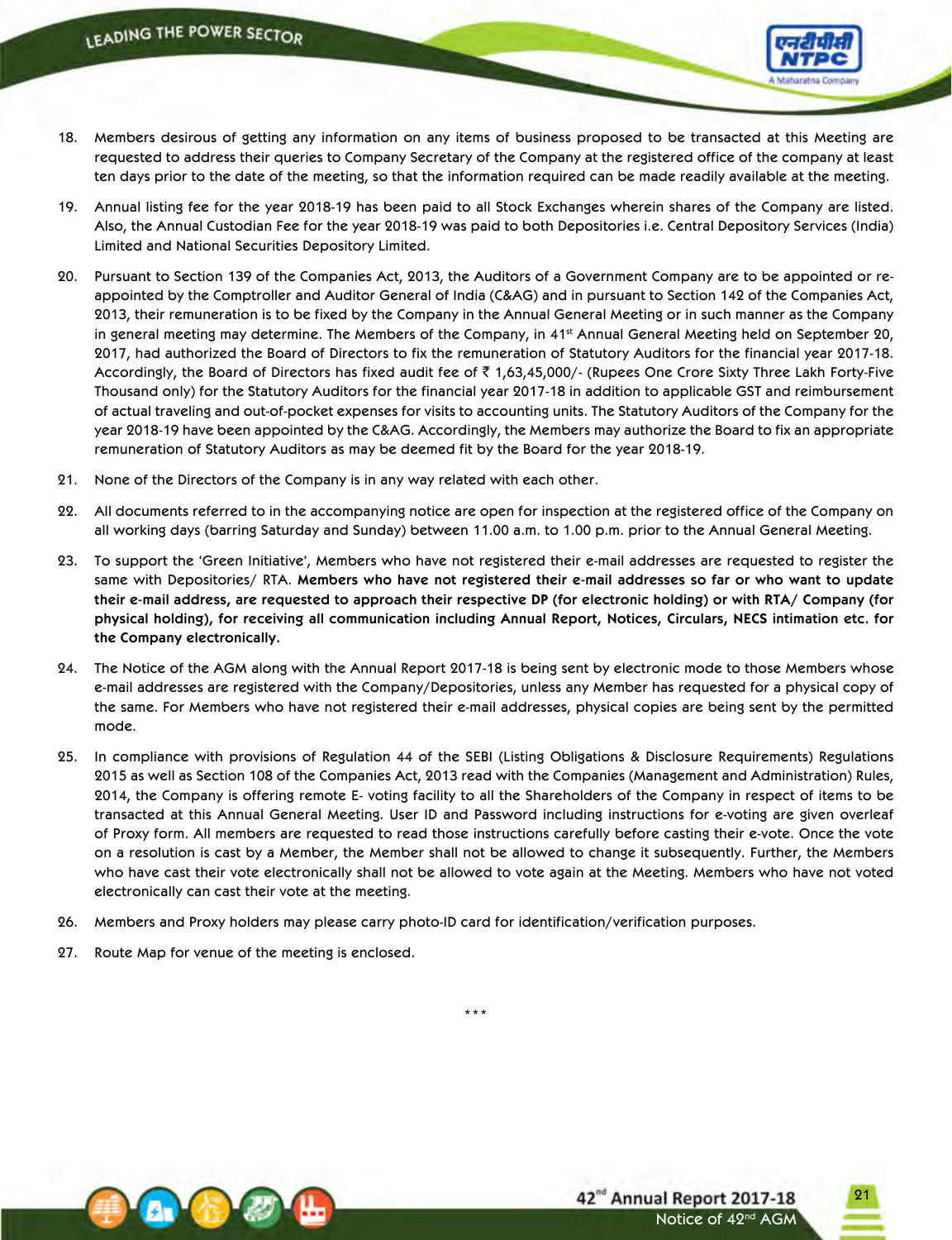



**Annexure to Notice**

## **EXPLANATORY STATEMENT**

#### **Item No. 5**

Shri M.P. Singh (DIN: 07937931), was appointed as Independent Director of the Company, by the President of India vide Order No. 1/38/96-PG (Vol. III) dated 8<sup>th</sup> September, 2017 issued by Ministry of Power, for a period of three years and was accordingly appointed as an Additional Director with effect from 24<sup>th</sup> October, 2017, to hold office up to this Annual General Meeting. The Company has received requisite notice pursuant to the provisions of Section 160 of the Companies Act, 2013 in respect of appointment of Shri M.P. Singh.

His brief resume, inter-alia, giving nature of expertise in specific functional area, shareholding in the Company, other Directorship, Membership/ Chairmanship of Committees and other particulars are provided elsewhere, which forms part of this notice. Shri M.P. Singh has wide experience in the area of Accountancy, Finance and Management. He would bring with him varied experiences to the Company in the areas of finance, management and administration. His association would be of immense benefit to the Company, accordingly, it is proposed to appoint Shri M. P. Singh as an Independent Director. Shri M. P. Singh has given a declaration to the effect that he meets the criteria of Independence as prescribed under Section 149 of the Companies Act, 2013, read with the Companies (Appointment & Qualification) Rules, 2014 & Regulation 16 of the SEBI (Listing Obligations & Disclosure Requirements) Regulations, 2015.

None of the Directors, Key Managerial Personnel of the Company or their relatives except Shri M. P. Singh, is in any way, concerned or interested, financially or otherwise, in the resolution.

The Board recommends the resolution for your approval.

#### **Item No. 6**

Shri Pradeep Kumar Deb (DIN: 03424714) was appointed as Independent Director of the Company, by the President of India vide Order No. 1/38/96-PG (Vol. III) dated 8<sup>th</sup> September, 2017 issued by Ministry of Power, for a period of three years and was accordingly appointed as an Additional Director with effect from 24th October, 2017, to hold office up to this Annual General Meeting. The Company has received requisite notice pursuant to the provisions of Section 160 of the Companies Act, 2013 in respect of appointment of Shri Pradeep Kumar Deb.

His brief resume, inter-alia, giving nature of expertise in specific functional area, shareholding in the Company, other Directorship, Membership/ Chairmanship of Committees and other particulars are provided elsewhere, which forms part of this notice. Shri Pradeep Kumar Deb has wide experience in the area of Finance & Taxation, Human Resource Development, Agriculture & Irrigation. He would bring with him varied experiences to the Company in the areas of finance, management and administration. His association would be of immense benefit to the Company, accordingly, it is proposed to appoint Shri Pradeep Kumar Deb as an Independent Director. Shri Pradeep Kumar Deb has given a declaration to the effect that he meets the criteria of Independence as prescribed under Section 149 of the Companies Act, 2013, read with the Companies (Appointment & Qualification) Rules, 2014 & Regulation 16 of the SEBI (Listing Obligations & Disclosure Requirements) Regulations, 2015.

None of the Directors or Key Managerial Personnel of the Company or their relatives except Shri Pradeep Kumar Deb, is in any way, concerned or interested, financially or otherwise, in the resolution.

The Board recommends the resolution for your approval.

### **Item No. 7**

Shri Shashi Shekhar (DIN: 01747358) was appointed as Independent Director of the Company, by the President of India vide Order No. 1/38/96-PG (Vol. III) dated 8<sup>th</sup> September, 2017 issued by Ministry of Power for a period of three years and was accordingly appointed as an Additional Director with effect from 24<sup>th</sup> October, 2017, to hold office up to this Annual General Meeting.

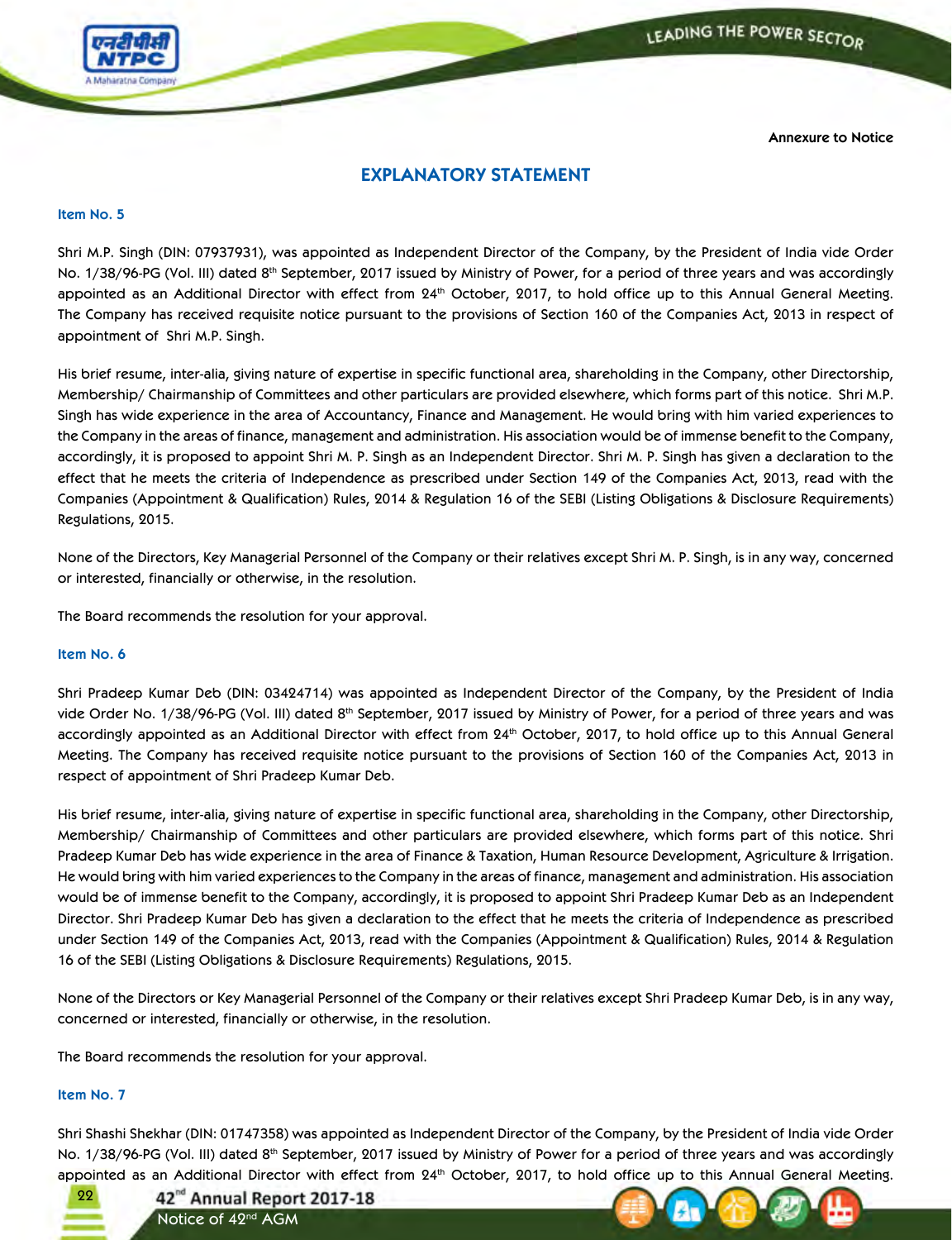

The Company has received requisite notice pursuant to the provisions of Section 160 of the Companies Act, 2013 in respect of appointment of Shri Shashi Shekhar.

His brief resume, inter-alia, giving nature of expertise in specific functional area, shareholding in the Company, other Directorship, Membership/ Chairmanship of Committees and other particulars are provided elsewhere, which forms part of this notice. Shri Shashi Shekhar has wide experience in the area of Finance, Power & Energy, Environment & Forest. He would bring with him varied experiences to the Company in the areas of finance, technical and environmental matters. His association would be of immense benefit to the Company, accordingly, it is proposed to appoint Shri Shashi Shekhar as an Independent Director. Shri Shashi Shekhar has given a declaration to the effect that he meets the criteria of Independence as prescribed under Section 149 of the Companies Act, 2013, read with the Companies (Appointment & Qualification) Rules, 2014 & Regulation 16 of the SEBI (Listing Obligations & Disclosure Requirements) Regulations, 2015.

None of the Directors or Key Managerial Personnel of the Company or their relatives except Shri Shashi Shekhar, is in any way, concerned or interested, financially or otherwise, in the resolution.

The Board recommends the resolution for your approval.

#### **Item No. 8**

Shri Subhash Joshi (DIN: 07946219) was appointed as Independent Director of the Company, by the President of India vide Order No. 1/38/96-PG (Vol. III) dated 8<sup>th</sup> September, 2017 issued by Ministry of Power for a period of three years and was accordingly appointed as an Additional Director with effect from 24<sup>th</sup> October, 2017, to hold office up to this Annual General Meeting. The Company has received requisite notice pursuant to the provisions of Section 160 of the Companies Act, 2013 in respect of appointment of Shri Subhash Joshi.

His brief resume, inter-alia, giving nature of expertise in specific functional area, shareholding in the Company, other Directorship, Membership/ Chairmanship of Committees and other particulars are provided elsewhere, which forms part of this notice. Shri Subhash Joshi has wide experience in the area of Human Resource Management, Vigilance, Training & development, Public Order Management, Border Management, Intelligence & security, General Administration, Public Grievance Redressal & Law. He would bring with him varied experiences to the Company in the areas of Management, General Administration and Human Resource management. His association would be of immense benefit to the Company, accordingly, it is proposed to appoint Shri Subhash Joshi as an Independent Director. Shri Subhash Joshi has given a declaration to the effect that he meets the criteria of Independence as prescribed under Section 149 of the Companies Act, 2013, read with the Companies (Appointment & Qualification) Rules, 2014 & Regulation 16 of the SEBI (Listing Obligations & Disclosure Requirements) Regulations, 2015.

None of the Directors or Key Managerial Personnel of the Company or their relatives except Shri Subhash Joshi, is in any way, concerned or interested, financially or otherwise, in the resolution.

The Board recommends the resolution for your approval.

#### **Item No. 9**

Shri Vinod Kumar (DIN: 00955992) was appointed as Independent Director of the Company, by the President of India vide Order No. 1/38/96-PG (Vol. III) dated 8<sup>th</sup> September, 2017 issued by Ministry of Power for a period of three years and was accordingly appointed as an Additional Director with effect from 24<sup>th</sup> October, 2017, to hold office up to this Annual General Meeting. The Company has received requisite notice pursuant to the provisions of Section 160 of the Companies Act, 2013 in respect of appointment of Shri Vinod Kumar.

His brief resume, inter-alia, giving nature of expertise in specific functional area, shareholding in the Company, other Directorship, Membership/ Chairmanship of Committees and other particulars are provided elsewhere, which forms part of this notice. Shri Vinod Kumar has wide experience in the area of Forest Governance, Biodiversity Management, Community developments and

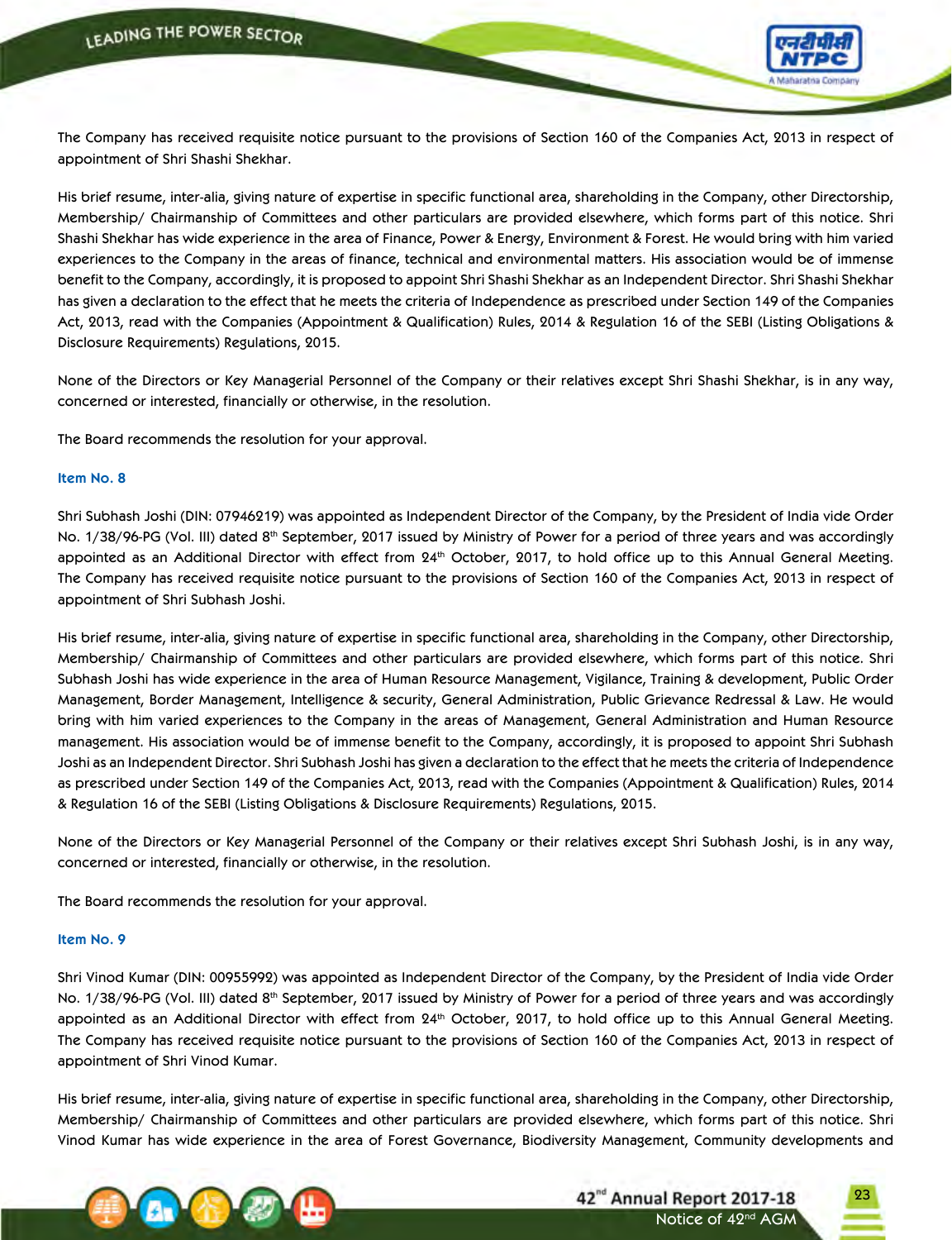

livelihoods, Capacity Building. He would bring with him varied experiences to the Company in the areas of Capacity Building, management & administration. His association would be of immense benefit to the Company, accordingly, it is proposed to appoint Shri Vinod Kumar as an Independent Director. Shri Vinod Kumar has given a declaration to the effect that he meets the criteria of Independence as prescribed under Section 149 of the Companies Act, 2013, read with the Companies (Appointment & Qualification) Rules, 2014 & Regulation 16 of the SEBI (Listing Obligations & Disclosure Requirements) Regulations, 2015.

None of the Directors or Key Managerial Personnel of the Company or their relatives except Shri Vinod Kumar, is in any way, concerned or interested, financially or otherwise, in the resolution.

The Board recommends the resolution for your approval.

#### **Item No. 10**

Shri Susanta Kumar Roy (DIN: 07940997), was appointed as Director (Projects) of the Company by the President of India vide Order No. 8/7/2016-Th-I dated 18th January, 2018 issued by Ministry of Power for a period of five years from the date of assumption of charge of the post or till the date of superannuation or untill further order whichever is earliest and was appointed as an Additional Director w.e.f. 19th January, 2018 to hold office up to this Annual General Meeting. The Company has received requisite notice pursuant to the provisions of Section 160 of the Companies Act, 2013 in respect of appointment of Shri Susanta Kumar Roy. Shri Susanta Kumar Roy, if appointed, shall be liable to retire by rotation. The terms and conditions regulating the appointment of Shri Susanta Kumar Roy as Director (Projects) shall be determined by the Government of India.

His brief resume, inter-alia, giving nature of expertise in specific functional area, shareholding in the Company, other Directorship, Membership/ Chairmanship of Committees and other particulars are enclosed with this notice.

None of the Directors, Key Managerial Personnel of the Company or their relatives except Shri Susanta Kumar Roy, is in any way, concerned or interested, financially or otherwise, in the resolution.

The Board recommends the resolution for your approval.

#### **Item No. 11**

Shri Prasant Kumar Mohapatra (DIN: 07800722), was appointed as Director (Technical) of the Company by the President of India vide Order No. 8/4/2016-Th-I dated 30<sup>th</sup> January, 2018 issued by Ministry of Power for a period of five years from the date of assumption of charge of the post or till the date of superannuation or until further orders, whichever is earliest and was appointed as an Additional Director w.e.f 31<sup>st</sup> January, 2018 to hold office up to this Annual General Meeting. The Company has received requisite notice pursuant to the provisions of Section 160 of the Companies Act, 2013 in respect of appointment of Shri Prasant Kumar Mohaptra. Shri Prasant Kumar Mohapatra, if appointed, shall be liable to retire by rotation. The terms and conditions regulating the appointment of Shri Prasant Kumar Mohapatra as Director (Technical) shall be determined by the Government of India.

His brief resume, inter-alia, giving nature of expertise in specific functional area, shareholding in the Company, other Directorship, Membership/ Chairmanship of Committees and other particulars are enclosed with this notice.

None of the Directors, Key Managerial Personnel of the Company or their relatives except Shri Prasant Kumar Mohapatra, is in any way, concerned or interested, financially or otherwise, in the resolution.

The Board recommends the resolution for your approval.

#### **Item No. 12**

Shri Prakash Tiwari (DIN: 08003157), was appointed as Director (Operations) of the Company by the President of India vide Order No. 8/5/2017-Th-I dated 30<sup>th</sup> January, 2018 issued by Ministry of Power for a period of five years from the date of assumption of



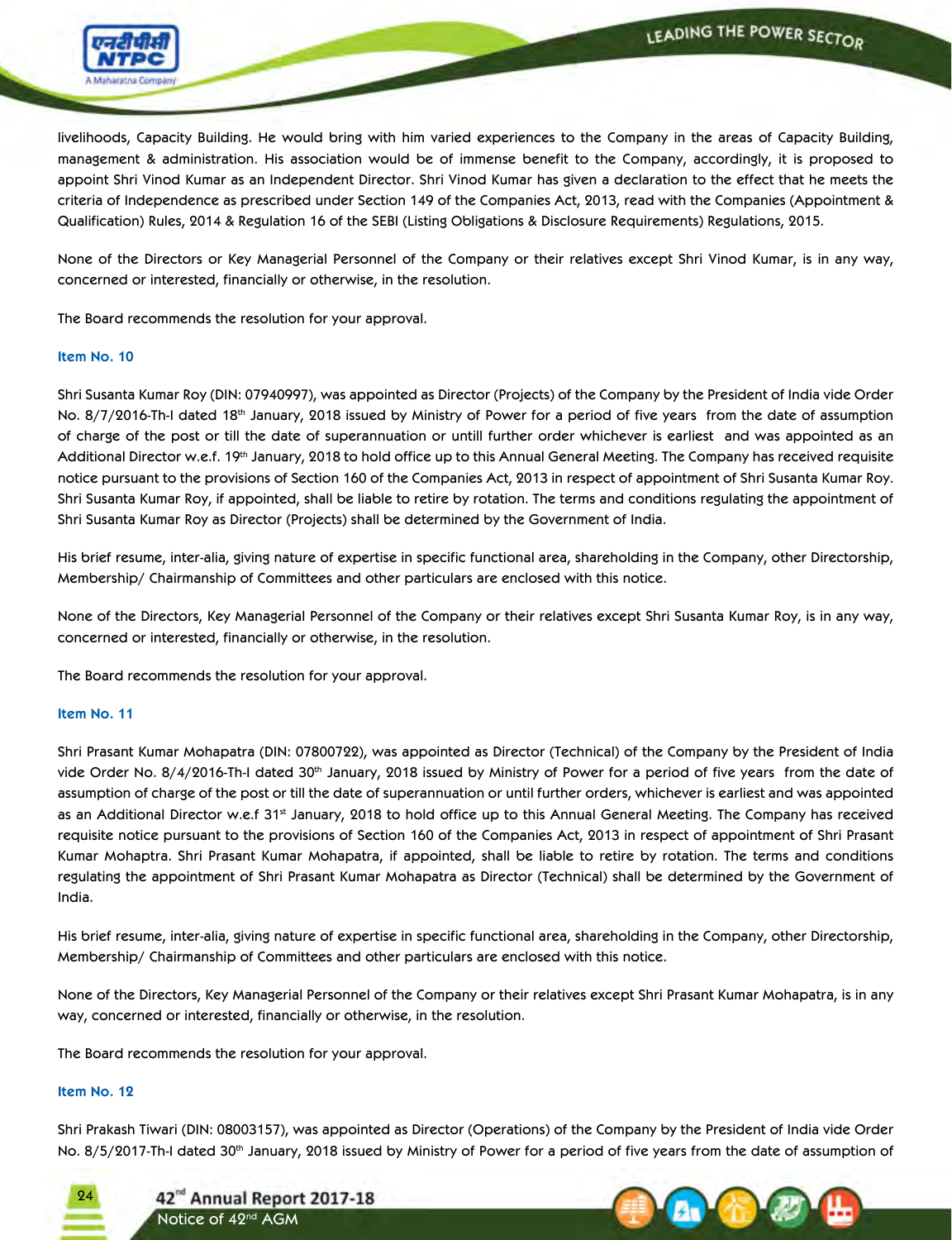

charge of the post or till the date of superannuation or until further orders, whichever is earliest and was accordingly appointed as an Additional Director w.e.f. 31<sup>st</sup> January, 2018 to hold office up to this Annual General Meeting. The Company has received requisite notice pursuant to the provisions of Section 160 of the Companies Act, 2013 in respect of appointment of Shri Prakash Tiwari. Shri Prakash Tiwari, if appointed, shall be liable to retire by rotation. The terms and conditions regulating the appointment of Shri Prakash Tiwari as Director (Operations) shall be determined by the Government of India.

His brief resume, inter-alia, giving nature of expertise in specific functional area, shareholding in the Company, other Directorship, Membership/ Chairmanship of Committees and other particulars are enclosed with this notice.

None of the Directors, Key Managerial Personnel of the Company or their relatives except Shri Prakash Tiwari, is in any way, concerned or interested, financially or otherwise, in the resolution.

The Board recommends the resolution for your approval.

#### **Item No. 13**

Shri Vivek Kumar Dewangan (DIN: 01377212), was appointed as Government Nominee Director of the Company by the President of India vide Order No. 20/08/2016-Coord. (Pt-V) dated 19th April, 2017 and Order No. 20/08/2016-Coord. (Vol-V) dated 24th April, 2018 and was accordingly appointed as Additional Director w.e.f. 28<sup>th</sup> April, 2018, to hold office up to this Annual General Meeting. The Company has received a requisite notice pursuant to the provisions of Section 160 of the Companies Act, 2013 in respect of appointment of Shri Vivek Kumar Dewangan. Shri Vivek Kumar Dewangan, if appointed, shall not be liable to retire by rotation.

His brief resume, inter-alia, giving nature of expertise in specific functional area, shareholding in the Company, other Directorship, Membership/ Chairmanship of Committees and other particulars are enclosed with this notice.

None of the Directors, Key Managerial Personnel of the Company or their relatives except Shri Vivek Kumar Dewangan, is in any way, concerned or interested, financially or otherwise, in the resolution.

The Board recommends the resolution for your approval.

#### **Item No. 14**

Dr. Bhim Singh (DIN: 08189580) was appointed as Independent Director of the Company, by the President of India vide Order No. 20/6/2017-Coord dated 17th July, 2018 issued by Ministry of Power for a period of three years and was accordingly appointed by the Board of Directors in its meeting held on 28<sup>th</sup> July, 2018 as an Additional Director effective from the date 30<sup>th</sup> July, 2018 and to hold office up to this Annual General Meeting. The Company has received requisite notice pursuant to the provisions of Section 160 of the Companies Act, 2013 in respect of appointment of Dr. Bhim Singh.

His brief resume, inter-alia, giving nature of expertise in specific functional area, shareholding in the Company, other Directorship, Membership/ Chairmanship of Committees and other particulars are provided elsewhere, which forms part of this notice. Dr. Bhim Singh is a professor in IIT Delhi and has wide experience in the various facets of Electrical engineering like PV grid interface systems, microgrids, power quality monitoring and mitigation, solar PV. He would bring with him varied experiences to the Company in the areas of engineering. His association would be of immense benefit to the Company, accordingly, it is proposed to appoint Dr. Bhim Singh as an Independent Director. Dr. Bhim Singh has given a declaration to the effect that he meets the criteria of Independence as prescribed under Section 149 of the Companies Act, 2013, read with the Companies (Appointment & Qualification) Rules, 2014 & Regulation 16 of the SEBI (Listing Obligations & Disclosure Requirements) Regulations, 2015.

None of the Directors or Key Managerial Personnel of the Company or their relatives except Dr. Bhim Singh, is in any way, concerned or interested, financially or otherwise, in the resolution.

The Board recommends the resolution for your approval.



42<sup>nd</sup> Annual Report 2017-18 Notice of 42<sup>nd</sup> AGM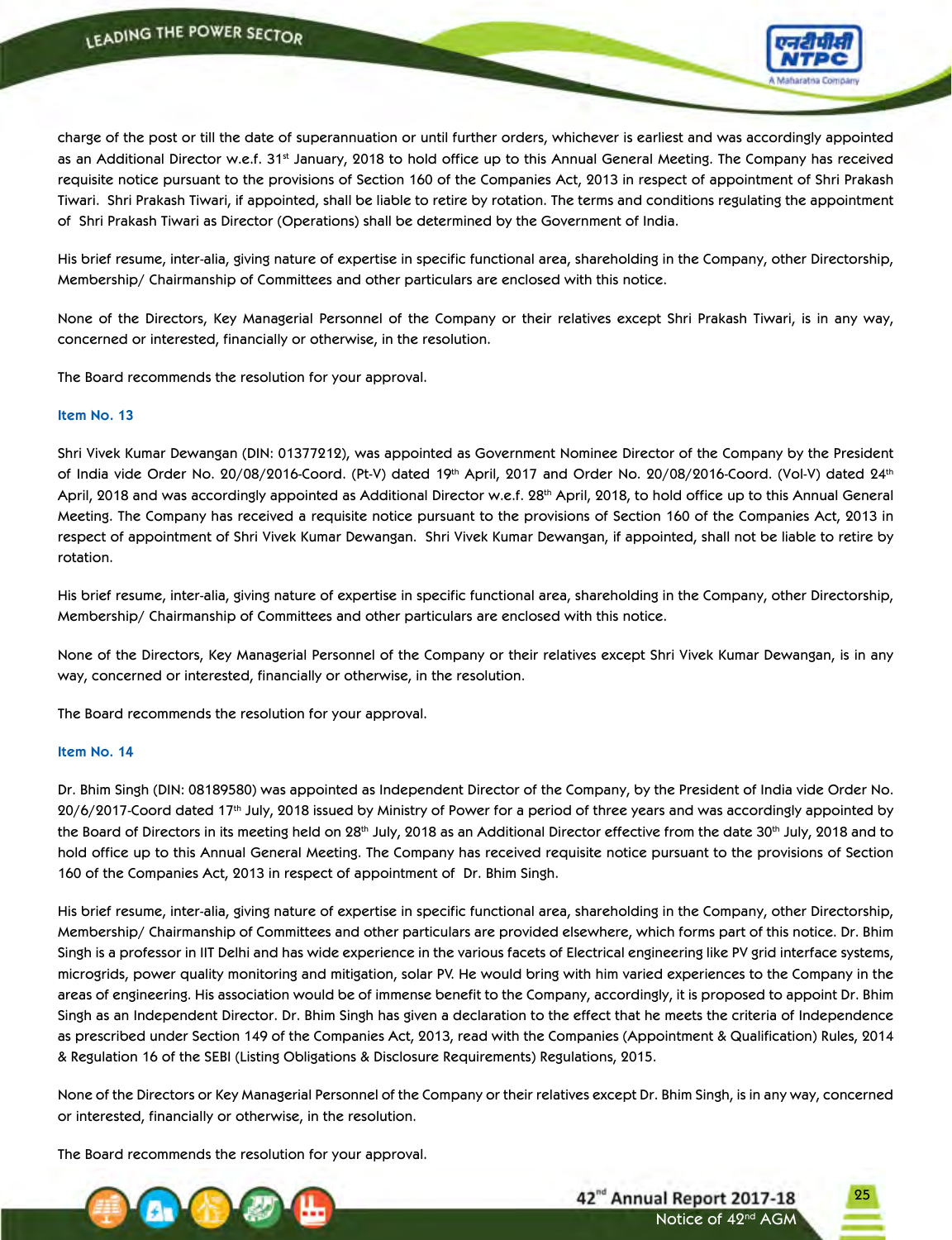

#### **Item No. 15**

Dr. K.P.Kylasanatha Pillay (DIN: 08189583) was appointed as Independent Director of the Company, by the President of India vide Order No. 20/6/2017-Coord dated 17th July, 2018 issued by Ministry of Power for a period of three years and was accordingly appointed by the Board of Directors in its meeting held on 28<sup>th</sup> July, 2018 as an Additional Director effective from the date 30<sup>th</sup> July, 2018 and to hold office up to this Annual General Meeting. The Company has received requisite notice pursuant to the provisions of Section 160 of the Companies Act, 2013 in respect of appointment of Dr. K.P. Kylasanatha Pillay.

His brief resume, inter-alia, giving nature of expertise in specific functional area, shareholding in the Company, other Directorship, Membership/ Chairmanship of Committees and other particulars are provided elsewhere, which forms part of this notice. Dr.K.P.Kylasanatha Pillay is a senior advocate in Supreme Court of India and has wide experience in the area of Civil, Criminal, Constitutional and Corporate Law matters. He would bring with him varied experiences to the Company in the areas of law. His association would be of immense benefit to the Company, accordingly, it is proposed to appoint Dr. K.P.Kylasanatha Pillay as an Independent Director. Dr. K.P.Kylasanatha Pillay has given a declaration to the effect that he meets the criteria of Independence as prescribed under Section 149 of the Companies Act, 2013, read with the Companies (Appointment & Qualification) Rules, 2014 & Regulation 16 of the SEBI (Listing Obligations & Disclosure Requirements) Regulations, 2015.

None of the Directors or Key Managerial Personnel of the Company or their relatives except Dr. K.P.Kylasanatha Pillay, is in any way, concerned or interested, financially or otherwise, in the resolution.

The Board recommends the resolution for your approval.

#### **Item No. 16**

Ms. Archana Agrawal (DIN: 02105906), was appointed as Government Nominee Director of the Company by the President of India vide Order No. 20/08/2016-Coord (Pt V) dated 30<sup>th</sup> July 2018 and was accordingly appointed as Additional Director w.e.f.  $7<sup>th</sup>$  August, 2018, to hold office up to this Annual General Meeting. The Company has received requisite notice pursuant to the provisions of Section 160 of the Companies Act, 2013 in respect of appointment of Ms. Archana Agrawal. Ms. Archana Agrawal, if appointed, shall not be liable to retire by rotation.

Her brief resume, inter-alia, giving nature of expertise in specific functional area, shareholding in the Company, other Directorship, Membership/ Chairmanship of Committees and other particulars are enclosed with this notice.

None of the Directors, Key Managerial Personnel of the Company or their relatives except Ms. Archana Agrawal, is in any way, concerned or interested, financially or otherwise, in the resolution.

The Board recommends the resolution for your approval.

#### **Item No. 17**

Based on recommendation of Audit Committee, appointment of Cost Auditors for the Financial year 2018-19 was decided by the Board of Directors on the outcomes of Expression of Interest (EOI). Total fee of  $\bar{\xi}$  31,68,750/- (Rupees thirty one lacs sixty eight thousand seven hundred and fifty only) is payable for cost audit for the Financial year 2018-19 as approved by the Board of Directors in its meeting held on 28<sup>th</sup> July, 2018. The fee structure for cost audit is broadly based on station capacity and number of stations. The reimbursement of applicable statutory taxes/ levies shall in addition to fees.

As per Rule 14 of Companies (Audit and Auditors) Rules, 2014 read with section 148(3) of the Companies Act, 2013, the remuneration recommended by the Audit Committee shall be considered and approved by the Board of Directors and ratified subsequently by the shareholders.

Accordingly, members are requested to ratify the remuneration payable to the Cost Auditors for the financial year 2018-19.

None of the Directors or Key Managerial Personnel of the Company or their relatives is in any way, concerned or interested, financially or otherwise, in the resolution.

The Board recommends the resolution for your approval.



42<sup>nd</sup> Annual Report 2017-18 Notice of 42<sup>nd</sup> AGM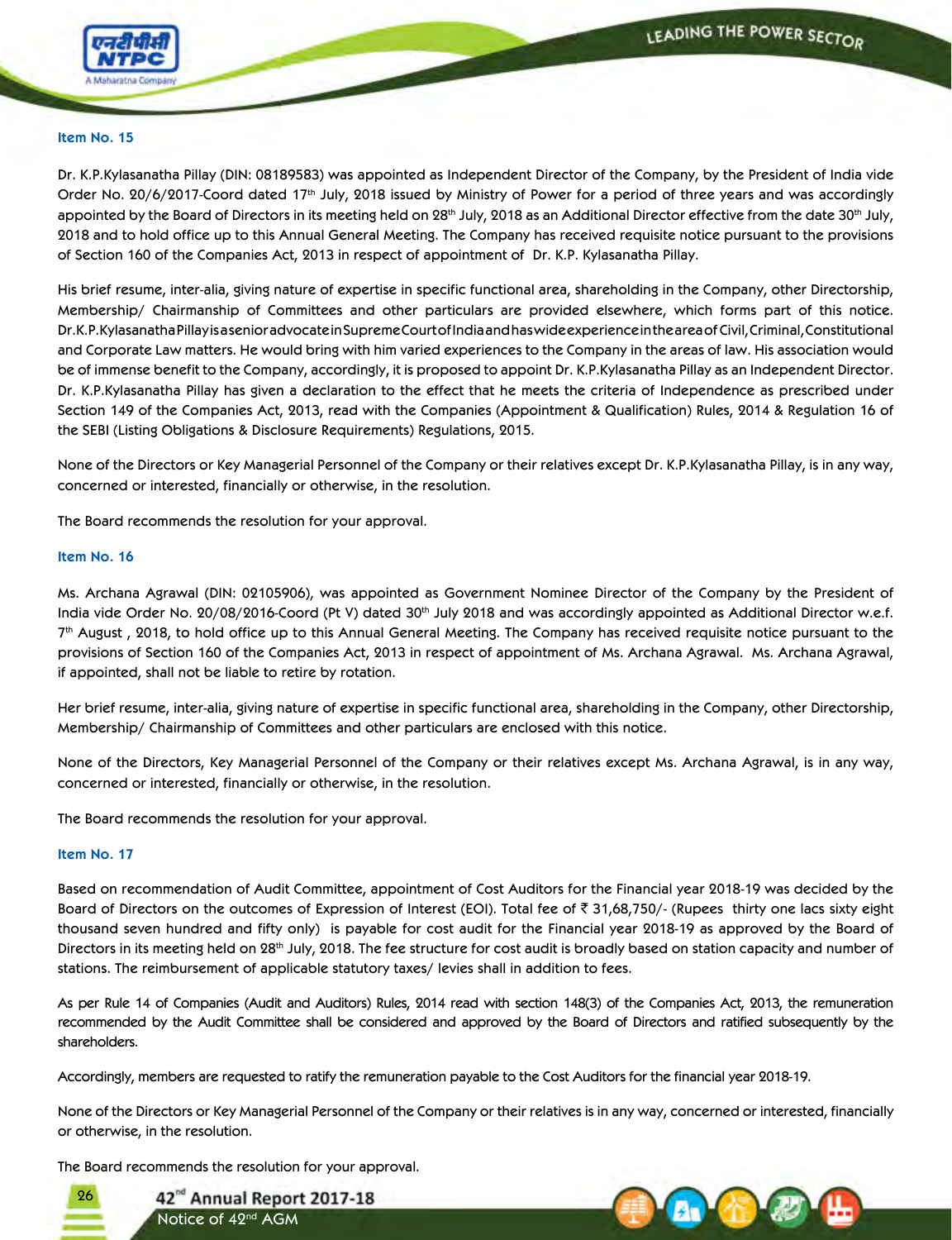

#### **Item No. 18**

The Company is the largest power producer in India with group installed capacity of 53,651 MW as on  $30<sup>th</sup>$  June, 2018. As the Company is under a rapid capacity expansion mode, major portion of capital expenditure requirement of the Company has to be funded by debt. The Company borrows in the form of non-convertible bonds/ debentures, rupee term loans from banks and financial institutions, foreign currency borrowings, foreign currency bonds etc. The non-convertible bonds/ debentures are raised by the Company under public issue route or through private placement basis.

In addition to capital expenditure requirement as explained above, Company also needs to borrow for meeting its working capital requirement and other general corporate purpose which is partly proposed to be met through issuance of non-convertible bonds.

As per Section 42 of Companies Act, 2013 read with rule 14 of the Companies (Prospectus and Allotment of Securities) Rules, 2014, a Company shall not make a Private Placement of its securities unless the proposed offer of securities or invitation to subscribe to securities has been previously approved by the Shareholders of the Company by a Special Resolution for each of the offers or invitations. However, in case of offer or invitation for "non-convertible debentures", it shall be sufficient, if the Company passes a previous Special Resolution only once in a year for all the offers or invitations for such debentures during the year.

In view of the above, approval of the Shareholders of the Company is being sought to authorize the Board of Directors to make offer(s) or invitation(s) to subscribe to the secured/ unsecured, redeemable, taxable/tax-free, cumulative/non-cumulative, non-convertible debentures ("Bonds") upto  $\bar{\tau}$  12,000 Crore in one or more tranches/ series not exceeding 30 (thirty), through private placement, in domestic market for capex, working capital and general corporate purposes during the period commencing from the date of passing of Special Resolution till completion of one year thereof or the date of next Annual General Meeting in the financial year 2019-20 whichever is earlier, subject to ceiling approved by the shareholders under Section 180(1)(c) of Companies Act 2013.

The Board of Directors of the Company in its Meeting held on 28<sup>th</sup> July, 2018 has approved the proposal and recommends the passing of the proposed Special Resolution.

The Directors or key managerial personnel or their relatives do not have concern or interest, financial or otherwise, in passing of the said Special Resolution, except to the extent of their shareholding in the Company.

By order of the Board of Directors

Naudini Sanker

(Nandini Sarkar) Company Secretary

27

Place: New Delhi Date: 8<sup>th</sup> August, 2018



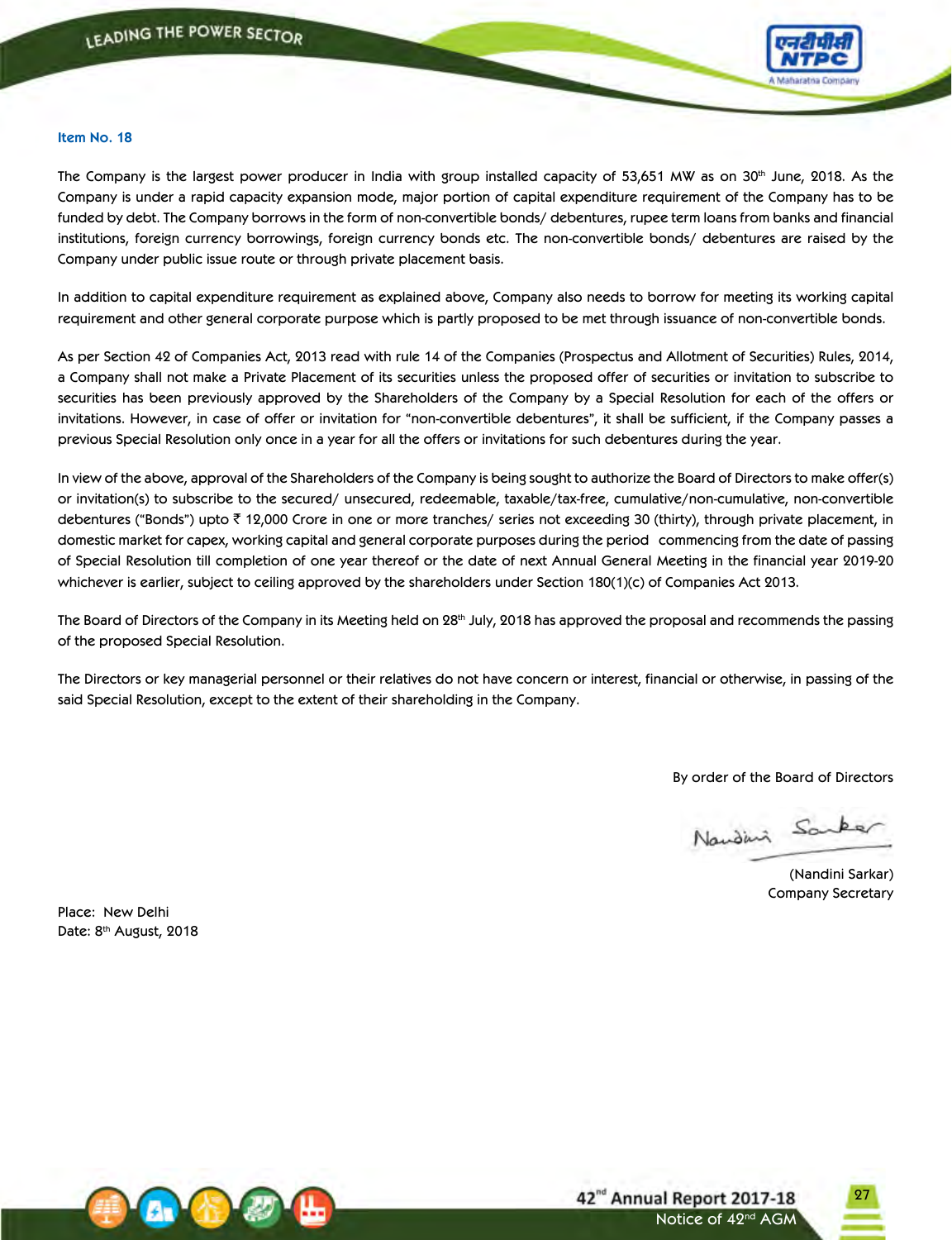**A A** 

L



# **Brief Resume of the Directors seeking Appointment/Reappointment:**

| Name                                                                            | Shri S. Roy                                                                                                                                                                                                                                                                                                                                                                                                                                                                                                                                                                                                                                                                                                                                                                                                 | Shri M.P. Singh                                                                                                                      | Shri Pradeep Kumar<br>Deb                                                                                                                                                                                                                  | Shri Shashi Shekhar                                                                                                                                                                                                                                                                                                                                                                                                                                                                                                                                                                                                   | Shri Subhash Joshi                                                                                                                                                                                                                                                                                                                                                                                                                                | Shri Vinod Kumar                                                                                                                                                                                                                                                                                                                                                                                                                                 |
|---------------------------------------------------------------------------------|-------------------------------------------------------------------------------------------------------------------------------------------------------------------------------------------------------------------------------------------------------------------------------------------------------------------------------------------------------------------------------------------------------------------------------------------------------------------------------------------------------------------------------------------------------------------------------------------------------------------------------------------------------------------------------------------------------------------------------------------------------------------------------------------------------------|--------------------------------------------------------------------------------------------------------------------------------------|--------------------------------------------------------------------------------------------------------------------------------------------------------------------------------------------------------------------------------------------|-----------------------------------------------------------------------------------------------------------------------------------------------------------------------------------------------------------------------------------------------------------------------------------------------------------------------------------------------------------------------------------------------------------------------------------------------------------------------------------------------------------------------------------------------------------------------------------------------------------------------|---------------------------------------------------------------------------------------------------------------------------------------------------------------------------------------------------------------------------------------------------------------------------------------------------------------------------------------------------------------------------------------------------------------------------------------------------|--------------------------------------------------------------------------------------------------------------------------------------------------------------------------------------------------------------------------------------------------------------------------------------------------------------------------------------------------------------------------------------------------------------------------------------------------|
| D.O.B & Age                                                                     | 23/03/1960<br>58 Years                                                                                                                                                                                                                                                                                                                                                                                                                                                                                                                                                                                                                                                                                                                                                                                      | 8/07/1955<br>63 years                                                                                                                | 10/09/1953<br>64 years                                                                                                                                                                                                                     | 28/12/1956<br>61 years                                                                                                                                                                                                                                                                                                                                                                                                                                                                                                                                                                                                | 15/02/1954<br>64 years                                                                                                                                                                                                                                                                                                                                                                                                                            | 4/04/1956<br>62 years                                                                                                                                                                                                                                                                                                                                                                                                                            |
| Date of<br>Appointment                                                          | 01/11/2016                                                                                                                                                                                                                                                                                                                                                                                                                                                                                                                                                                                                                                                                                                                                                                                                  | 24/10/2017                                                                                                                           | 24/10/2017                                                                                                                                                                                                                                 | 24/10/2017                                                                                                                                                                                                                                                                                                                                                                                                                                                                                                                                                                                                            | 24/10/2017                                                                                                                                                                                                                                                                                                                                                                                                                                        | 24/10/2017                                                                                                                                                                                                                                                                                                                                                                                                                                       |
| Qualifications                                                                  | <b>Graduated in Electrical</b><br>Engineering.                                                                                                                                                                                                                                                                                                                                                                                                                                                                                                                                                                                                                                                                                                                                                              | M.Com; Chartered<br>Accountant                                                                                                       | M.Sc. (Physics) from St.<br>Stephens College, Delhi<br>University                                                                                                                                                                          | B.Sc., Geology (Hons.)                                                                                                                                                                                                                                                                                                                                                                                                                                                                                                                                                                                                | B. Sc. (Hons.) in<br>Mathematics and<br>Graduate Diploma in<br><b>Business from Curtin</b><br>University, Perth<br>Australia.                                                                                                                                                                                                                                                                                                                     | Masters in Botany<br>from Banaras Hindu<br>University                                                                                                                                                                                                                                                                                                                                                                                            |
| Expertise<br>in Specific<br><b>Functional Areas</b>                             | He has had a career spanning   He<br>over 38 years of outstanding<br>contribution in the Company<br>in various positions including of years of experience<br>those of Regional Executive<br>Director (North) and<br>ER-I<br>Regions as well as Executive<br>Director (Corporate Planning)<br>besides that of Head of HR at<br>Projects and Corporate Office.<br>He also played a critical role as<br>HR Head in managing transition<br>and people integration issues<br>during acquisition of old assets<br>and turning them around into<br>successful ventures.<br>He, a thorough professional,<br>has been instrumental in<br>introducing various pioneering<br>HR initiatives in the areas of<br>talent acquisition, employee<br>welfare, industrial relations,<br>wages and superannuation<br>benefits. | is<br>a<br>Chartered Accountant<br>and has twenty-nine<br>in<br>the<br>areas<br>of<br>Accountancy, Financial<br>Review and Analyzer. | over 37 years of working<br>as an IAS officer. He<br>has<br>important positions in<br>the State of Rajasthan<br>Government<br>of<br>&<br>India in areas<br>like<br>Finance & Taxation,<br>Human Resource, and<br>Agriculture & Irrigation. | qualified   He has an experience of   He has wide experience<br>while<br>working<br> n <br>  &<br>Forest,<br>Managing<br>Director<br>of<br>Tamil<br>Nadu<br>Minerals Ltd.,<br>Tamil Nadu Transport<br>Development Finance<br>Corp.,<br>Tamil<br>Nadu<br>Urban<br>Development<br>Fund and Tamil Nadu<br>Urban<br>Infrastructure<br>Financial<br>Services<br>Ltd.<br>He also served<br>Director General<br>as<br>of Bureau of Energy<br>Efficiency (BEE), Joint<br>Secretary in Ministry of<br>Power.<br>He retired as Secretary<br>of Ministry of Water<br>Resources,<br>River<br>Development & Ganga<br>Rejuvenation. | He is<br>officer. He has wide spanning<br>various capacities like expertise in the areas thirty-eight<br>held numerous Additional Secretary of of Human Resource of<br>$\vert$ Ministry of Environment $\vert$ M a n a g e m e n t $\vert$<br>Vigilance, Training<br>development,<br>Order<br>Management,   Analysis,<br>Border<br>Management,<br>Intelligence & Security,<br>General Administration,<br>Public<br>Grievance,<br>Redressal & Law. | a retired IPS He has had a career<br>over<br>years<br>experience<br>and<br>achievements<br>in<br>&   Administration,<br>Forest<br>Public   Management,<br>Policy<br>Planning,<br>Corporate Management,<br>Tribal<br>development<br>and<br>Community<br>Empowerment,<br>Manpower<br>Planning<br>and Capacity Building.<br>He retired from the<br>Indian Forest Service<br>as the Director of Indira<br>Gandhi National Forest<br>Academy (IGNFA). |
| Directorship<br>held in Other<br>Companies                                      | 1. NTPC<br>Electric<br>Supply<br>Company Limited<br>Part – Time Chairman<br>2. Meja Urja Nigam Private<br>Limited<br>Part – Time Chairman<br>3. NTPC -SAIL Power Company<br>Limited - Part - Time<br>Chairman                                                                                                                                                                                                                                                                                                                                                                                                                                                                                                                                                                                               |                                                                                                                                      |                                                                                                                                                                                                                                            | 1. ACME Solar Holdings<br>Ltd.                                                                                                                                                                                                                                                                                                                                                                                                                                                                                                                                                                                        |                                                                                                                                                                                                                                                                                                                                                                                                                                                   |                                                                                                                                                                                                                                                                                                                                                                                                                                                  |
| Membership/<br>Chairmanship<br>of Committees<br>across all Public<br>Companies* | NIL                                                                                                                                                                                                                                                                                                                                                                                                                                                                                                                                                                                                                                                                                                                                                                                                         | <b>Stakeholder Relation-</b><br>ship Committee:<br>NTPC Ltd. (Chairman)<br><b>Audit Committee:</b><br>NTPC Ltd. (Member)             | <b>Audit Committee:</b><br>NTPC Ltd. (Member)                                                                                                                                                                                              | Stakeholder<br><b>Relation-</b><br>ship Committee:<br>NTPC Ltd. (Member)                                                                                                                                                                                                                                                                                                                                                                                                                                                                                                                                              | <b>Stakeholder Relation-</b><br>ship Committee:<br>NTPC Ltd. (Member)                                                                                                                                                                                                                                                                                                                                                                             |                                                                                                                                                                                                                                                                                                                                                                                                                                                  |
| No of shares<br>held in NTPC Ltd.                                               | 1,141                                                                                                                                                                                                                                                                                                                                                                                                                                                                                                                                                                                                                                                                                                                                                                                                       | NIL                                                                                                                                  | <b>NIL</b>                                                                                                                                                                                                                                 | 691                                                                                                                                                                                                                                                                                                                                                                                                                                                                                                                                                                                                                   | NIL                                                                                                                                                                                                                                                                                                                                                                                                                                               | 2,500                                                                                                                                                                                                                                                                                                                                                                                                                                            |
| Attendance in<br>Board meeting<br>till 31.3.2018                                | No. of Meeting during his<br>tenure = 13                                                                                                                                                                                                                                                                                                                                                                                                                                                                                                                                                                                                                                                                                                                                                                    | No. of meetings during<br>his tenure=9                                                                                               | No. of meetings during<br>his tenure=9                                                                                                                                                                                                     | No. of meetings during<br>his tenure=9                                                                                                                                                                                                                                                                                                                                                                                                                                                                                                                                                                                | No. of meetings during<br>his tenure=9                                                                                                                                                                                                                                                                                                                                                                                                            | No. of meetings during<br>his tenure=9                                                                                                                                                                                                                                                                                                                                                                                                           |
|                                                                                 | No. of Meetings attended = $12$                                                                                                                                                                                                                                                                                                                                                                                                                                                                                                                                                                                                                                                                                                                                                                             | No.<br>Meetings<br>of<br>attended=8                                                                                                  | No.<br>Meetings   No.<br>of<br>attended=7                                                                                                                                                                                                  | Meetings<br>of<br>attended=9                                                                                                                                                                                                                                                                                                                                                                                                                                                                                                                                                                                          | No.<br>of<br>Meetings<br>attended=8                                                                                                                                                                                                                                                                                                                                                                                                               | No.<br>of<br>Meetings<br>attended=7                                                                                                                                                                                                                                                                                                                                                                                                              |